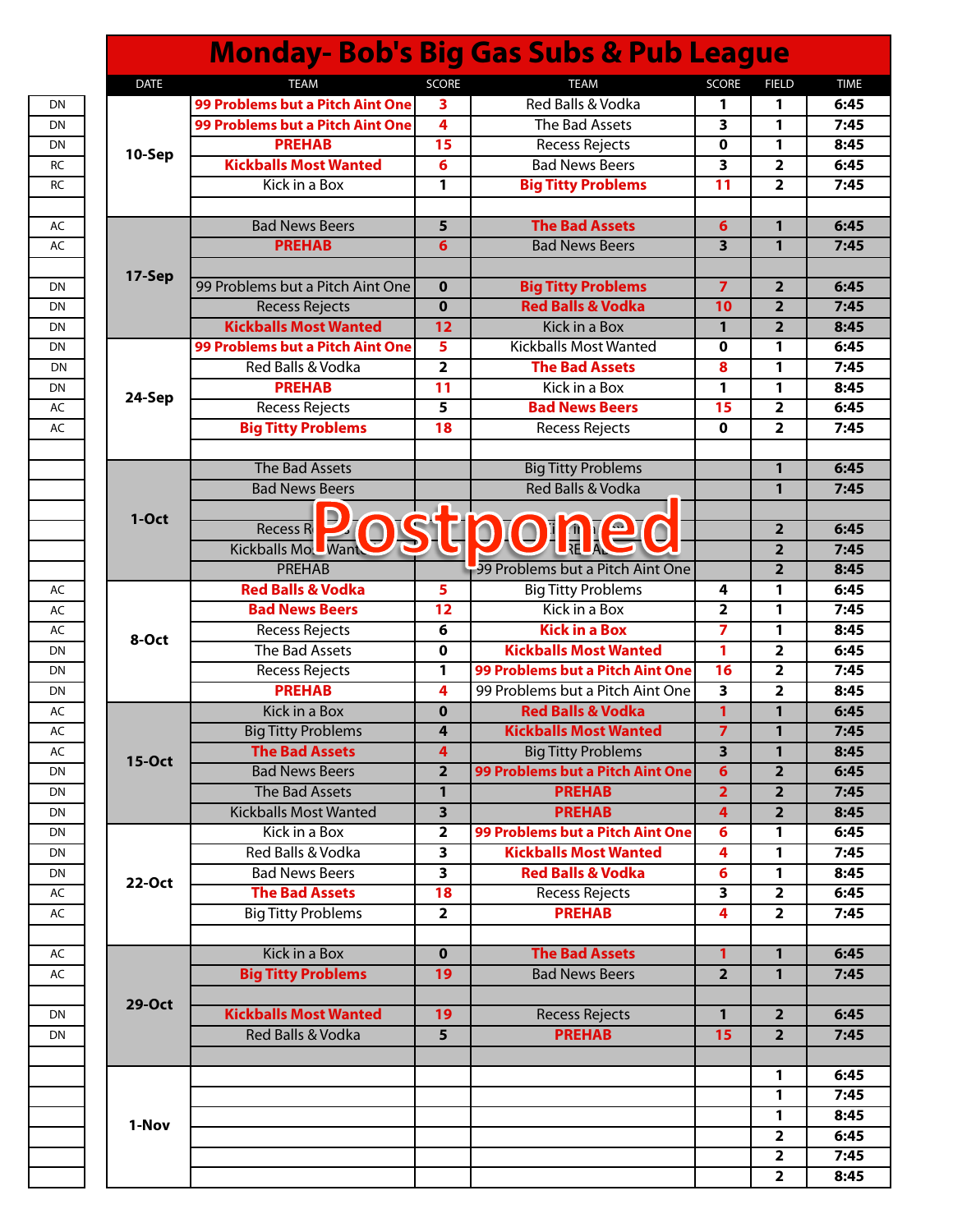| <b>Wednesday- Old Winston Social Club League #2</b> |                                                  |                         |                               |                         |                         |             |  |
|-----------------------------------------------------|--------------------------------------------------|-------------------------|-------------------------------|-------------------------|-------------------------|-------------|--|
| <b>DATE</b>                                         | <b>TEAM</b>                                      | <b>SCORE</b>            | <b>TEAM</b>                   | <b>SCORE</b>            | <b>FIELD</b>            | <b>TIME</b> |  |
|                                                     | Sacks & Racks                                    | 1                       | <b>Boswaimians</b>            | 3.                      | 1                       | 6:45        |  |
|                                                     | <b>We Like Big Bunts</b>                         | 16                      | <b>Ballchinians</b>           | 6                       | 1                       | 7:45        |  |
|                                                     | <b>Pitch, Please!</b>                            | 10                      | Inmar                         | 0                       | 1                       | 8:45        |  |
| 5-Sep                                               | <b>Honey Badgers</b>                             | 23                      | Don't Stop Ballieving         | 1                       | $\overline{\mathbf{2}}$ | 6:45        |  |
|                                                     | <b>Kick Brawlers</b>                             | $\overline{\mathbf{3}}$ | <b>One Kick Wonders</b>       | $\overline{2}$          | $\overline{\mathbf{2}}$ | 7:45        |  |
|                                                     | Santa Maria Grass Kickers                        | $\overline{\mathbf{2}}$ | <b>New Kicks on the Block</b> | 15                      | $\overline{2}$          | 8:45        |  |
|                                                     | Don't Stop Ballieving                            | $\overline{2}$          | <b>We Got The Runs</b>        | $\overline{11}$         | $\mathbf{1}$            | 6:45        |  |
|                                                     | <b>Honey Badgers</b>                             | 13                      | New Kicks on the Block        | $\overline{\mathbf{2}}$ | $\mathbf{1}$            | 7:45        |  |
|                                                     | <b>Kick Brawlers</b>                             | $6\phantom{1}6$         | Santa Maria Grass Kickers     | 3                       | 1                       | 8:45        |  |
| 12-Sep                                              | <b>Pitch, Please!</b>                            | $\overline{4}$          | <b>Boswaimians</b>            | $\mathbf 0$             | $\overline{2}$          | 6:45        |  |
|                                                     | Inmar                                            | $\mathbf{1}$            | <b>Alcoballics Anonymous</b>  | 23                      | $\overline{2}$          | 7:45        |  |
|                                                     | We Like Big Bunts                                | $\mathbf{1}$            | <b>Sacks &amp; Racks</b>      | 3                       | $\overline{2}$          | 8:45        |  |
|                                                     | We Like Big Bunts                                | $\mathbf 0$             | <b>Honey Badgers</b>          | $\overline{7}$          | 1                       | 6:45        |  |
|                                                     | Inmar                                            | $\mathbf 0$             | <b>One Kick Wonders</b>       | 16                      | 1                       | 7:35        |  |
|                                                     | <b>Alcoballics Anonymous</b>                     | 3                       | <b>Kick Brawlers</b>          | 4                       | 1                       | 8:25        |  |
| 19-Sep                                              | Sacks & Racks                                    | 5                       | <b>New Kicks on the Block</b> | 7                       | 1                       | 9:15        |  |
|                                                     | <b>Boswaimians</b>                               | $\mathbf{9}$            | Santa Maria Grass Kickers     | $\mathbf 0$             | $\overline{2}$          | 6:45        |  |
|                                                     | Pitch, Please!                                   | $\overline{\mathbf{2}}$ | <b>We Got The Runs</b>        | 3                       | $\overline{\mathbf{2}}$ | 7:35        |  |
|                                                     | <b>Ballchinians</b>                              | $\overline{\mathbf{z}}$ | <b>Don't Stop Ballieving</b>  | 8                       | $\overline{2}$          | 8:25        |  |
|                                                     | Inmar                                            | $\mathbf{1}$            | <b>Boswaimians</b>            | $\overline{2}$          | $\mathbf{1}$            | 6:45        |  |
|                                                     | <b>Pitch, Please!</b>                            | $\overline{7}$          | We Like Big Bunts             | 6                       | 1                       | 7:45        |  |
|                                                     | <b>Alcoballics Anonymous</b>                     | 10                      | <b>Ballchinians</b>           | $\mathbf 0$             | 1                       | 8:45        |  |
| 26-Sep                                              | <b>Honey Badgers</b>                             | $\overline{\mathbf{8}}$ | <b>Kick Brawlers</b>          | $\overline{2}$          | $\overline{2}$          | 6:45        |  |
|                                                     | Don't Stop Ballieving                            | $\mathbf{1}$            | <b>New Kicks on the Block</b> | 13                      | $\overline{2}$          | 7:45        |  |
|                                                     | <b>We Got The Runs</b>                           | 12                      | <b>One Kick Wonders</b>       | 4                       | $\overline{2}$          | 8:45        |  |
|                                                     |                                                  |                         | <b>Kick Brawlers</b>          |                         |                         |             |  |
|                                                     | Don't Stop Ballieving<br><b>One Kick Wonders</b> | 6                       |                               | 7                       | 1                       | 6:45        |  |
|                                                     |                                                  | $\overline{7}$          | Santa Maria Grass Kickers     | 1                       | 1                       | 7:45        |  |
| 3-Oct                                               | New Kicks on the Block                           | $\overline{\mathbf{2}}$ | <b>We Got The Runs</b>        | 13                      | 1                       | 8:45        |  |
|                                                     | <b>Ballchinians</b>                              | $\overline{2}$          | <b>Sacks &amp; Racks</b>      | 6                       | $\overline{\mathbf{2}}$ | 6:45        |  |
|                                                     | Boswaimians                                      | 4                       | <b>Alcoballics Anonymous</b>  | 5                       | $\overline{\mathbf{2}}$ | 7:45        |  |
|                                                     | Inmar                                            | 4                       | <b>We Like Big Bunts</b>      | $\overline{11}$         | $\overline{2}$          | 8:45        |  |
|                                                     | <b>Alcoballics Anonymous</b>                     | 6                       | Sacks & Racks                 | $\overline{5}$          | 1                       | 6:45        |  |
|                                                     | <b>Boswaimians</b>                               | 8                       | We Like Big Bunts             | $\overline{7}$          | 1                       | 7:45        |  |
| <b>10-Oct</b>                                       | <b>Ballchinians</b>                              | $\overline{\mathbf{3}}$ | <b>Pitch, Please!</b>         | 14                      | 1                       | 8:45        |  |
|                                                     | <b>We Got The Runs</b>                           | 13                      | Santa Maria Grass Kickers     | $\overline{\mathbf{3}}$ | $\overline{2}$          | 6:45        |  |
|                                                     | <b>New Kicks on the Block</b>                    |                         | <b>Kick Brawlers</b>          | $\bf{0}$                | $\overline{2}$          | 7:45        |  |
|                                                     | <b>One Kick Wonders</b>                          | 5                       | <b>Honey Badgers</b>          | 9                       | $\overline{\mathbf{2}}$ | 8:45        |  |
|                                                     | <b>One Kick Wonders</b>                          | 8                       | <b>Ballchinians</b>           | 0                       | 1                       | 6:45        |  |
|                                                     | <b>Alcoballics Anonymous</b>                     | 1                       | <b>We Got The Runs</b>        | 11                      | 1                       | 7:35        |  |
|                                                     | Santa Maria Grass Kickers                        | 3                       | <b>Sacks &amp; Racks</b>      | 5                       | 1                       | 8:25        |  |
| 17-Oct                                              | <b>Honey Badgers</b>                             | $\overline{\mathbf{2}}$ | Pitch, Please!                | 0                       | $\overline{\mathbf{2}}$ | 9:15        |  |
|                                                     | <b>Inmar</b>                                     | 5                       | Don't Stop Ballieving         | 4                       | $\overline{\mathbf{2}}$ | 6:45        |  |
|                                                     | <b>Kick Brawlers</b>                             | 5                       | <b>We Like Big Bunts</b>      | 6                       | $\overline{\mathbf{2}}$ | 7:35        |  |
|                                                     | <b>Boswaimians</b>                               | $\overline{2}$          | <b>New Kicks on the Block</b> | 4                       | $\overline{2}$          | 8:25        |  |
|                                                     | <b>Kick Brawlers</b>                             | $\overline{2}$          | <b>We Got The Runs</b>        | $\overline{\mathbf{4}}$ | 1                       | 6:45        |  |
|                                                     | Santa Maria Grass Kickers                        | $\overline{1}$          | <b>Honey Badgers</b>          | 11                      | 1                       | 7:45        |  |
| <b>24-Oct</b>                                       | <b>One Kick Wonders</b>                          | 10                      | Don't Stop Ballieving         | $\overline{2}$          | $\mathbf{1}$            | 8:45        |  |
|                                                     | We Like Big Bunts                                | $\mathbf 0$             | <b>Alcoballics Anonymous</b>  | 8                       | $\overline{2}$          | 6:45        |  |
|                                                     | <b>Sacks &amp; Racks</b>                         | $\overline{\mathbf{5}}$ | Pitch, Please!                | 3                       | $\overline{\mathbf{2}}$ | 7:45        |  |
|                                                     | <b>Ballchinians</b>                              | 10                      | Inmar                         | 8                       | $\overline{2}$          | 8:45        |  |
|                                                     | <b>Alcoballics Anonymous</b>                     | 6                       | <b>Pitch, Please!</b>         | 9                       | 1                       | 6:45        |  |
| 31-Oct                                              | <b>Sacks &amp; Racks</b>                         | $\boldsymbol{9}$        | Inmar                         | 5                       | 1                       | 7:45        |  |
|                                                     | <b>Boswaimians</b>                               | 1                       | <b>Ballchinians</b>           | $\overline{7}$          | $\mathbf{1}$            | 8:45        |  |
|                                                     | We Got The Runs                                  | 3                       | <b>Honey Badgers</b>          | 6                       | $\overline{\mathbf{2}}$ | 6:45        |  |
|                                                     | <b>Santa Maria Grass Kickers</b>                 | $\overline{\mathbf{5}}$ | Don't Stop Ballieving         | 3                       | $\overline{2}$          | 7:45        |  |
|                                                     | New Kicks on the Block                           | $\overline{\mathbf{3}}$ | <b>One Kick Wonders</b>       | 10                      | $\overline{\mathbf{2}}$ | 8:45        |  |
|                                                     |                                                  |                         |                               |                         |                         |             |  |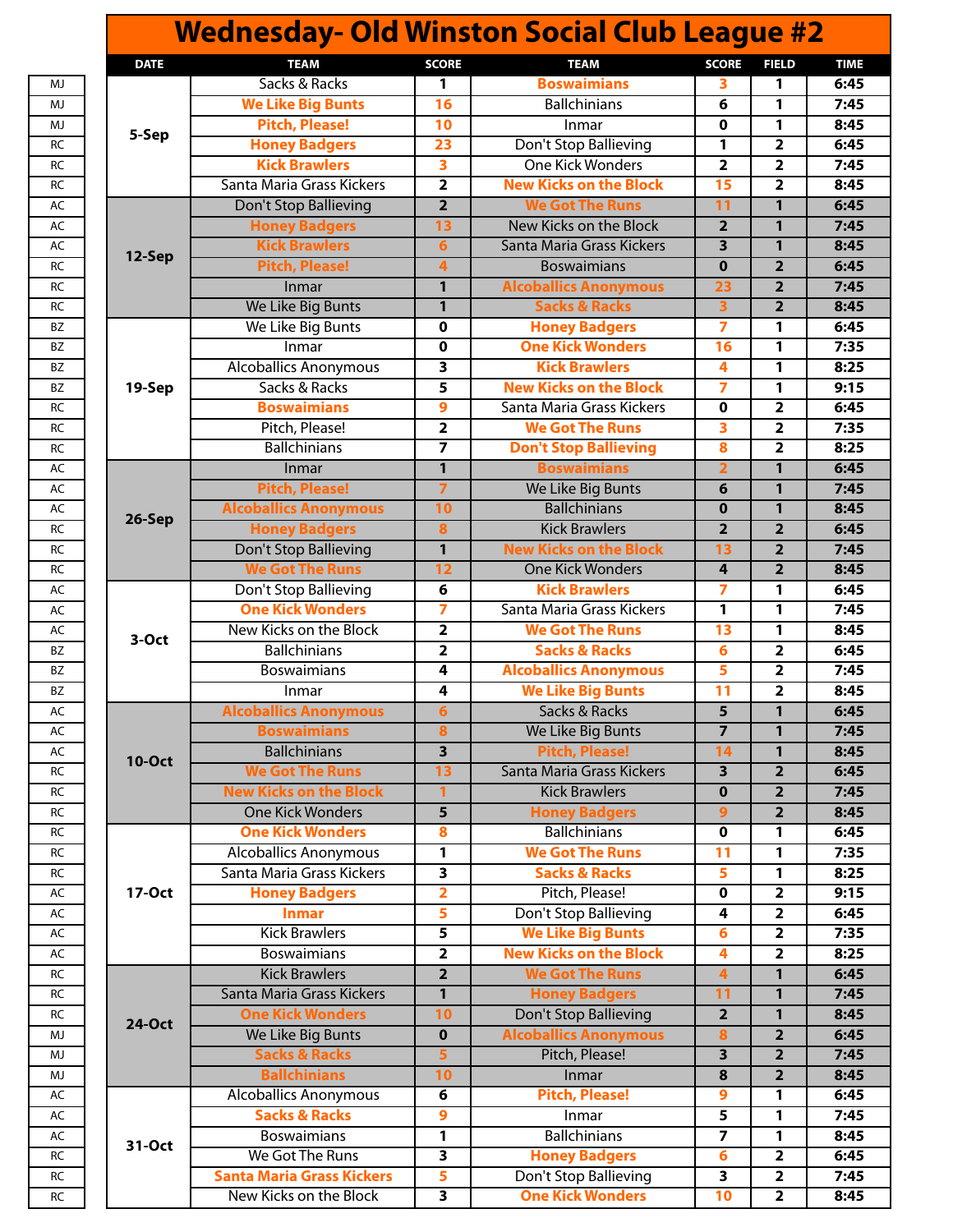|               |                              |                         | <b>JP Looneys League</b>     |                         |                         |              |
|---------------|------------------------------|-------------------------|------------------------------|-------------------------|-------------------------|--------------|
| <b>DATE</b>   | <b>TEAM</b>                  | <b>SCORE</b>            | <b>TEAM</b>                  | <b>SCORE</b>            | <b>FIELD</b>            | <b>TIME</b>  |
|               | <b>Balls N Dolls</b>         | 5                       | <b>The Enforcers</b>         | 3                       | 1                       | 6:30         |
|               | Crossfit Kernersville        | $\overline{\mathbf{2}}$ | <b>Screw Balls</b>           | 3                       | 1                       | 7:30         |
|               | <b>Ball Busters</b>          | $\mathbf 0$             | <b>Just One More</b>         | 1                       | 1                       | 8:30         |
| 5-Sep         |                              |                         |                              |                         |                         |              |
| 12-Sep        | <b>Crossfit Kernersville</b> | 1                       | <b>Ball Busters</b>          | $\mathbf 0$             | $\mathbf{1}$            | 6:30         |
|               | The Enforcers                | $\overline{2}$          | <b>Just One More</b>         | 8                       | $\mathbf{1}$            | 7:30         |
|               |                              |                         |                              |                         |                         |              |
|               | <b>Balls N Dolls</b>         | 0                       | <b>Just One More</b>         | 4                       | $\mathbf{1}$            | 6:30         |
|               | <b>Screw Balls</b>           | 1                       | <b>Ball Busters</b>          | $\mathbf 0$             | 1                       | 7:30<br>8:30 |
| 19-Sep        | The Enforcers                | 1                       | <b>Crossfit Kernersville</b> | 9                       | $\mathbf{1}$            |              |
|               | <b>Screw Balls</b>           | 5                       | The Enforcers                | 3                       | $\mathbf{1}$            | 6:30         |
|               | <b>Ball Busters</b>          | 4                       | <b>Balls N Dolls</b>         | 5                       | $\mathbf{1}$            | 7:30         |
| 26-Sep        | <b>Just One More</b>         | $\overline{\mathbf{5}}$ | <b>Crossfit Kernersville</b> | $\mathbf{1}$            | $\mathbf{1}$            | 8:30         |
|               |                              |                         |                              |                         |                         |              |
|               | <b>Ball Busters</b>          | $\mathbf{2}$            | <b>Just One More</b>         | 12                      | $\overline{\mathbf{2}}$ | 6:30         |
|               | <b>Ball Busters</b>          | 5                       | <b>The Enforcers</b>         | 7                       | $\overline{\mathbf{2}}$ | 7:30         |
| <b>10-Oct</b> | Just One More                | $\overline{\mathbf{3}}$ | <b>Screw Balls</b>           | 4                       | $\overline{2}$          | 8:30         |
|               | <b>Crossfit Kernersville</b> | $\overline{\mathbf{4}}$ | <b>Screw Balls</b>           | $\overline{\mathbf{3}}$ | $\mathbf{1}$            | 6:30         |
|               | <b>Balls N Dolls</b>         | $\mathbf{1}$            | <b>Crossfit Kernersville</b> | 3                       | 1                       | 7:30         |
|               | <b>Balls N Dolls</b>         | 10                      | <b>The Enforcers</b>         | $\overline{2}$          | $\overline{1}$          | 8:30         |
| <b>10-Oct</b> |                              |                         |                              |                         |                         |              |
|               | The Enforcers                | $\mathbf{1}$            | <b>Just One More</b>         | 19                      | 1                       | 6:30         |
|               | <b>Screw Balls</b>           | $\mathbf 0$             | <b>Balls N Dolls</b>         | 1                       | 1                       | 7:30         |
| 17-Oct        | <b>Crossfit Kernersville</b> | 4                       | <b>Ball Busters</b>          | $\overline{2}$          | $\mathbf{1}$            | 8:30         |
|               | <b>Screw Balls</b>           | $\mathbf 0$             | <b>Balls N Dolls</b>         | 1                       | $\mathbf{1}$            | 9:30         |
|               | <b>Screw Balls</b>           | $\overline{2}$          | <b>Ball Busters</b>          | $\overline{7}$          | $\mathbf{1}$            | 6:30         |
|               | The Enforcers                | 1                       | <b>Crossfit Kernersville</b> | 3                       | $\mathbf{1}$            | 7:30         |
| <b>24-Oct</b> | <b>Balls N Dolls</b>         | $\mathbf{1}$            | Just One More                | $\mathbf 0$             | $\mathbf{1}$            | 8:30         |
|               |                              |                         |                              |                         |                         |              |
|               |                              |                         |                              |                         |                         |              |
| 31-Oct        |                              |                         |                              |                         |                         |              |
|               |                              |                         |                              |                         |                         |              |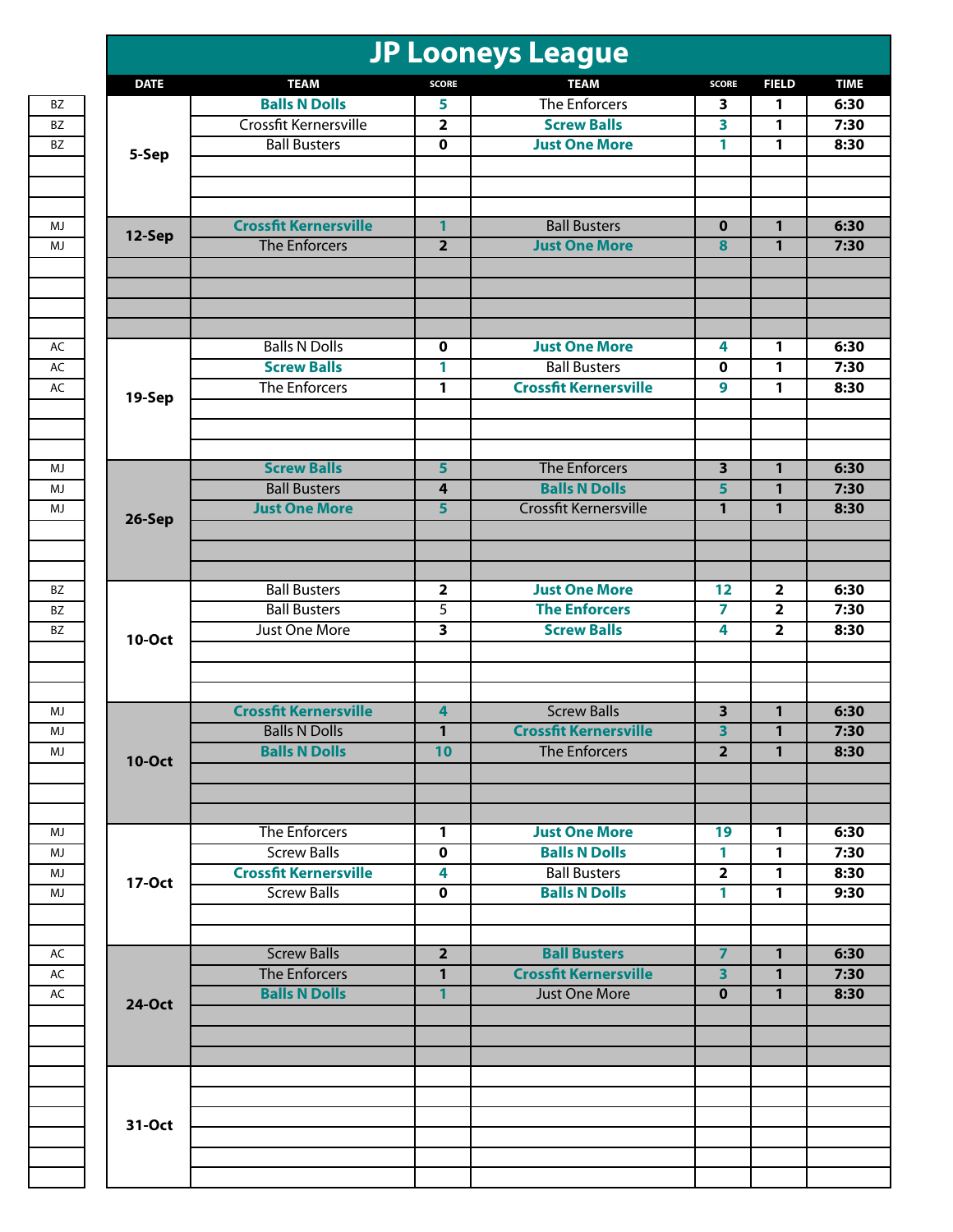|               |                                         |                         | <b>Thursday- Old Winston Social Club League #1</b> |                         |                         |
|---------------|-----------------------------------------|-------------------------|----------------------------------------------------|-------------------------|-------------------------|
| <b>DATE</b>   | <b>TEAM</b>                             | <b>SCORE</b>            | <b>TEAM</b>                                        | <b>SCORE</b>            | <b>FIELD</b>            |
|               | <b>Balls and Pitches</b>                | 8                       | <b>Recess Warriors</b>                             | 0                       | 1                       |
|               | Brew's your Daddy?                      | 4                       | <b>Freeballers</b>                                 | 8                       | 1                       |
|               | <b>Suck My Kick</b>                     | 4                       | <b>Roger's Moustache</b>                           | 6                       | 1                       |
| 6-Sep         | Pushers                                 | 5                       | <b>America!</b>                                    | 7                       | $\overline{\mathbf{2}}$ |
|               | <b>Grass Lightning</b>                  | 3                       | <b>Chester Copperpot</b>                           | 6                       | $\overline{2}$          |
|               | Crane & Rigging Corp.                   | 6                       | <b>The Odd Balls</b>                               | 7                       | $\mathbf{2}$            |
|               |                                         |                         |                                                    |                         |                         |
|               | <b>Recess Warriors</b>                  | $\mathbf 0$             | <b>Roger's Moustache</b>                           | 13                      | $\mathbf{1}$            |
|               | <b>Freeballers</b>                      | 8                       | <b>Pitches be Crazy</b>                            | $\mathbf 0$             | $\mathbf{1}$            |
| 13-Sep        | <b>Suck My Kick</b>                     | 8                       | <b>Brew's your Daddy?</b>                          | $\overline{2}$          | $\mathbf{1}$            |
|               | <b>Chester Copperpot</b>                | $\mathbf{1}$            | <b>Drunk Again and Looking to Score</b>            | 6                       | $\overline{2}$          |
|               | <b>The Odd Balls</b>                    | 1                       | <b>America!</b>                                    | 14                      | $\overline{2}$          |
|               | <b>Pushers</b>                          | 5                       | <b>Grass Lightning</b>                             | $\mathbf{1}$            | $\overline{2}$          |
|               | Pushers                                 | 3                       | <b>Freeballers</b>                                 | 5                       | 1                       |
|               | America!                                | 3                       | <b>Suck My Kick</b>                                | 4                       | 1                       |
|               | <b>Chester Copperpot</b>                | $\overline{2}$          | <b>Roger's Moustache</b>                           | 4                       | 1                       |
| 20-Sep        | <b>Grass Lightning</b>                  | 12                      | <b>Pitches be Crazy</b>                            | 11                      | 1                       |
|               | <b>The Odd Balls</b>                    | 8                       | <b>Balls and Pitches</b>                           | 7                       | $\overline{2}$          |
|               | <b>Crane &amp; Rigging Corp.</b>        | 11                      | <b>Recess Warriors</b>                             | 0                       | $\overline{\mathbf{2}}$ |
|               | <b>Drunk Again and Looking to Score</b> | $\boldsymbol{9}$        | Brew's your Daddy?                                 | 3                       | $\overline{2}$          |
|               | <b>Chester Copperpot</b>                | 6                       | <b>Pushers</b>                                     | $\overline{7}$          | $\mathbf{1}$            |
|               | <b>The Odd Balls</b>                    | $\overline{2}$          |                                                    |                         |                         |
|               |                                         |                         | <b>Drunk Again and Looking to Score</b>            | 5                       | 1                       |
| 27-Sep        | America!                                | 9                       | <b>Crane &amp; Rigging Corp.</b>                   | 10                      | $\mathbf{1}$            |
|               | Freeballers                             | $\mathbf 0$             | <b>Suck My Kick</b>                                | $\overline{2}$          | $\overline{2}$          |
|               | <b>Recess Warriors</b>                  | $\mathbf 0$             | <b>Pitches be Crazy</b>                            | $\overline{2}$          | $\overline{2}$          |
|               | <b>Roger's Moustache</b>                | $\mathbf{9}$            | <b>Balls and Pitches</b>                           | $\overline{2}$          | $\overline{2}$          |
|               | <b>Pitches be Crazy</b>                 | $\mathbf 0$             | <b>Roger's Moustache</b>                           | 10                      | 1                       |
|               | <b>Balls and Pitches</b>                | 13                      | Brew's your Daddy?                                 | 5                       | 1                       |
|               | <b>Recess Warriors</b>                  | $\overline{10}$         | <b>Suck My Kick</b>                                | 17                      | 1                       |
| 4-Oct         | Crane & Rigging Corp.                   | 3                       | <b>Grass Lightning</b>                             | 5                       | $\overline{\mathbf{2}}$ |
|               | <b>Drunk Again and Looking to Score</b> | 8                       | America!                                           | 6                       | $\overline{\mathbf{2}}$ |
|               | The Odd Balls                           | $\mathbf 0$             | <b>Pushers</b>                                     | 8                       | $\overline{2}$          |
|               | <b>Crane &amp; Rigging Corp.</b>        | $\overline{\mathbf{3}}$ | <b>Chester Copperpot</b>                           | 1                       | $\mathbf{1}$            |
|               | <b>America!</b>                         | 15                      | <b>Grass Lightning</b>                             | 1                       | $\mathbf{1}$            |
|               |                                         |                         | Pushers                                            |                         |                         |
| <b>11-Oct</b> | <b>Drunk Again and Looking to Score</b> | 10                      |                                                    | $\overline{\mathbf{3}}$ | $\mathbf{1}$            |
|               | <b>Roger's Moustache</b>                | 12                      | Brew's your Daddy?                                 | $\overline{\mathbf{2}}$ | $\overline{2}$          |
|               | Pitches be Crazy                        | $\mathbf{1}$            | <b>Suck My Kick</b>                                | $\overline{11}$         | $\overline{2}$          |
|               | <b>Balls and Pitches</b>                | 5                       | <b>Freeballers</b>                                 | 9                       | $\overline{2}$          |
|               | America!                                | 3                       | <b>Roger's Moustache</b>                           | 8                       | 1                       |
|               | <b>Freeballers</b>                      | 5                       | <b>Chester Copperpot</b>                           | $\overline{\mathbf{2}}$ | 1                       |
|               |                                         |                         |                                                    |                         | 1                       |
| <b>18-Oct</b> |                                         |                         |                                                    |                         | 1                       |
|               | <b>The Odd Balls</b>                    | 15                      | <b>Recess Warriors</b>                             | 0                       | $\overline{2}$          |
|               | <b>Drunk Again and Looking to Score</b> | 5                       | Pitches be Crazy                                   | 0                       | $\overline{\mathbf{2}}$ |
|               |                                         |                         |                                                    |                         | $\overline{\mathbf{2}}$ |
|               | <b>Grass Lightning</b>                  | $\overline{\mathbf{3}}$ | <b>Drunk Again and Looking to Score</b>            | 11                      | $\mathbf{1}$            |
|               | <b>Freeballers</b>                      | 13                      | <b>Recess Warriors</b>                             | $\mathbf 0$             | $\mathbf{1}$            |
|               | <b>Brew's your Daddy?</b>               | $\mathbf 0$             | <b>Pitches be Crazy</b>                            | 1                       | $\mathbf{1}$            |
| <b>26-Oct</b> | <b>Chester Copperpot</b>                | $\overline{2}$          | <b>The Odd Balls</b>                               | $6\phantom{1}6$         | $\overline{2}$          |
|               |                                         |                         |                                                    |                         |                         |
|               | <b>Suck My Kick</b>                     | 14                      | <b>Balls and Pitches</b>                           | 8                       | $\overline{2}$          |
|               |                                         |                         |                                                    |                         | $\overline{2}$          |
|               | Drunk Again and Looking to Score        | 3                       | <b>Crane &amp; Rigging Corp.</b>                   | 5                       | 1                       |
|               | <b>Grass Lightning</b>                  | $\overline{\mathbf{6}}$ | <b>The Odd Balls</b>                               | 11                      | 1                       |
| 1-Nov         | America!                                | 6                       | <b>Chester Copperpot</b>                           | $\overline{ }$          | 1                       |
|               | <b>Pitches be Crazy</b>                 | 9                       | <b>Balls and Pitches</b>                           | $\overline{2}$          | $\overline{2}$          |
|               | <b>Brew's your Daddy?</b>               | 9                       | <b>Recess Warriors</b>                             | $\overline{2}$          | $\overline{\mathbf{2}}$ |
|               | <b>Roger's Moustache</b>                | 5                       | Freeballers                                        | 1                       | $\overline{\mathbf{2}}$ |
|               | <b>Pushers</b>                          | 3                       | Crane & Rigging Corp.                              | $\overline{2}$          | $\mathbf{1}$            |
|               | <b>Balls and Pitches</b>                | 1                       | <b>Crane &amp; Rigging Corp.</b>                   | $6\phantom{1}6$         | 1                       |
| 2-Nov         | <b>Brew's your Daddy?</b>               | $\overline{z}$          | <b>Grass Lightning</b>                             | 4                       | $\overline{2}$          |
|               |                                         |                         |                                                    | $\overline{5}$          |                         |
|               | <b>Suck My Kick</b>                     | $6\phantom{1}6$         | <b>Pushers</b>                                     |                         | $\overline{2}$          |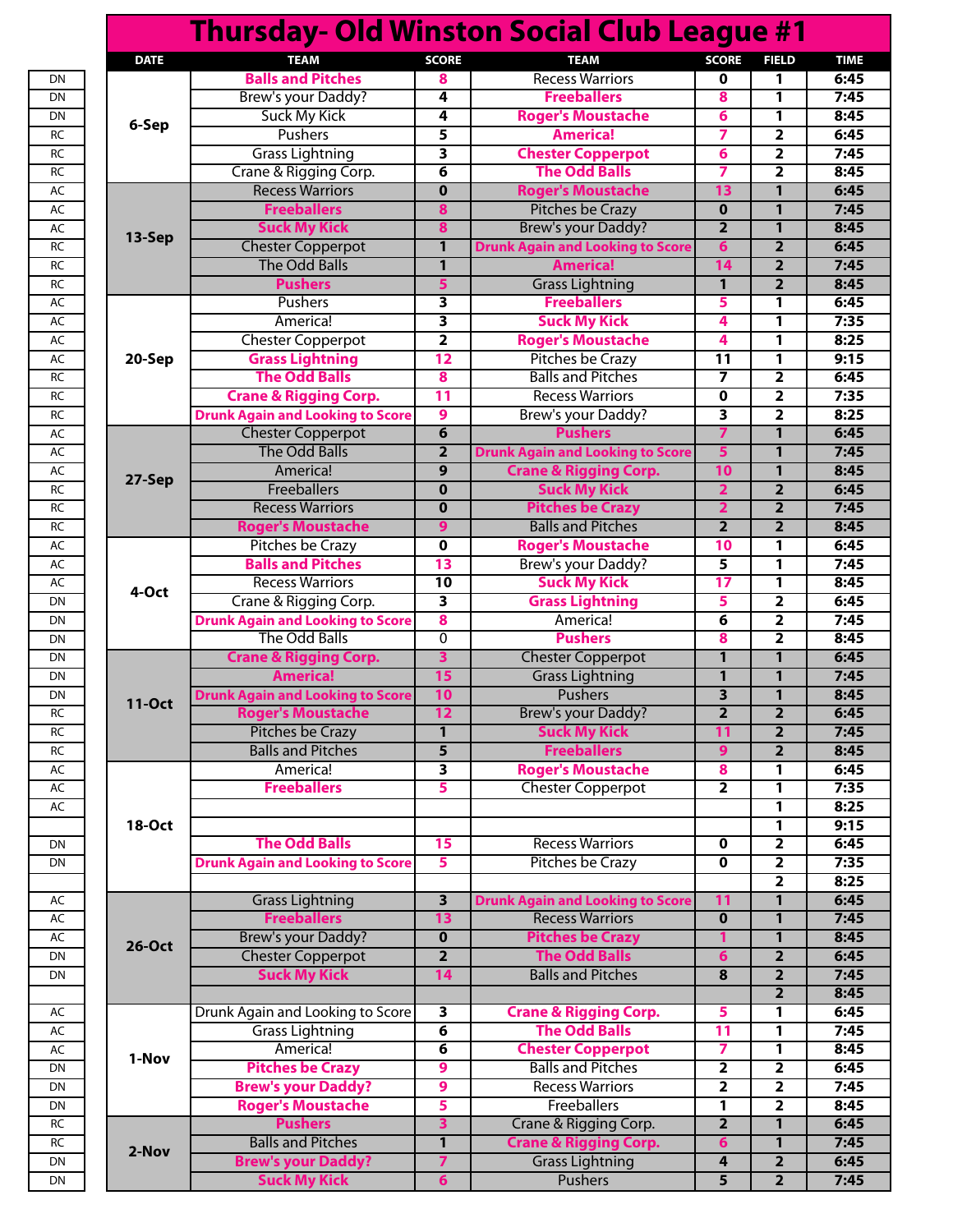|             |                                         |                         | <b>Playoffs</b>               |                         |                         |  |
|-------------|-----------------------------------------|-------------------------|-------------------------------|-------------------------|-------------------------|--|
| <b>DATE</b> | <b>TEAM</b>                             | <b>SCORE</b>            | <b>TEAM</b>                   | <b>SCORE</b>            | <b>FIELD</b>            |  |
|             | #22 Big Titty Problem                   | 18                      | #43 Recess Warriors           | 0                       | 1                       |  |
|             | #11 Kickballs Most Wanted               | 4                       | <b>Big Titty Problem</b>      | 5                       | 1                       |  |
|             | #3 PREHAB                               | 5                       | <b>Bad News Beers</b>         | 1                       | 1                       |  |
| 5-Nov       | #30 Balls and Pitches                   | $\mathbf 0$             | #35 Bad News Beers            | 3                       | 2                       |  |
|             | <b>#23 Kick Brawlers</b>                | $\overline{9}$          | #42 Recess Rejects            | 1                       | $\overline{\mathbf{2}}$ |  |
|             | #10 99 Problems but a Pitch             | $\overline{\mathbf{3}}$ | <b>Kick Brawlers</b>          | $\overline{ }$          | $\overline{2}$          |  |
|             | #26 Screw Balls                         | $\mathbf{1}$            | #39 Kick in a Box             | $\mathbf 0$             | $\mathbf{1}$            |  |
|             | #7 Suck My Kick                         | 7                       | <b>Screw Balls</b>            | 6                       | 1                       |  |
|             | #12 Balls N Dolls                       | 4                       | #21 Red Balls & Vodka         | 9                       | 1                       |  |
| 7-Nov       | #25 Boswaimians                         | $\overline{2}$          | #40 Ball Busters              | $\overline{7}$          | $\overline{2}$          |  |
|             | #27 We Like Big Bunts                   | 8                       | #38 The Enforcers             | 6                       | $\overline{\mathbf{2}}$ |  |
|             | <b>#16 One Kick Wonders</b>             | $\mathbf{9}$            | #17 Alcoballics Anonymous     | 1                       | $\overline{2}$          |  |
|             | #13 Freeballers                         | $\overline{2}$          | #20 The Bad Assets            | 1                       | 1                       |  |
|             | #28 America!                            | 12                      | #37 Don't Stop Ballieving     | $\overline{\mathbf{2}}$ | 1                       |  |
|             | #31 Brew's Your Daddy                   | 6                       | #34 Ballchinians              | 5                       | 1                       |  |
| 8-Nov       | #24 Pushers                             | $\overline{\mathbf{2}}$ | $#41$ Inmar                   | 1                       | 2                       |  |
|             | #29 Pitches be Crazy                    | $\overline{11}$         | #36 Santa Maria Grass Kickers | 3                       | 2                       |  |
|             | #32 Chester Copperpot                   | $\overline{9}$          | #33 Grass Lightning           | $\overline{7}$          | $\overline{2}$          |  |
|             | #15 Crane & Rigging Corp.               | $\overline{\mathbf{3}}$ | #18 Sacks & Racks             | $\overline{2}$          | $\mathbf{1}$            |  |
|             | #14 The Odd Balls                       | $\overline{2}$          | #19 New Kicks on the Block    | 3                       | 1                       |  |
|             | <b>Prehab</b>                           | 4                       | New Kicks on the Block        | 1                       | 1                       |  |
| 12-Nov      |                                         | 12                      |                               |                         |                         |  |
|             | #2 Honey Badgers                        |                         | <b>Brew's Your Daddy?</b>     | $\overline{2}$          | $\overline{2}$          |  |
|             | <b>Honey Badgers</b>                    | 4                       | Crane & Rigging Corp.         | $\mathbf{0}$            | $\overline{2}$          |  |
|             |                                         |                         |                               |                         | $\overline{2}$          |  |
|             | # 8 We Got The Runs                     | 14                      | <b>Ball Busters</b>           | 4                       | 1                       |  |
|             | We Got The Runs                         | $\overline{ }$          | <b>Pushers</b>                | 8                       | 1                       |  |
|             | #6 Pitch, Please                        | 9                       | We Like Big Bunts             | 3                       | 1                       |  |
| 14-Nov      | Pitch, Please                           | 1                       | <b>Big Titty Problem</b>      | 4                       | 1                       |  |
|             | #9 Crossfit Kernersville                | 1                       | <b>Pushers</b>                | 3                       | 2                       |  |
|             | #5 Just One More                        | 3                       | <b>America!</b>               | 4                       | $\overline{2}$          |  |
|             | <b>America!</b>                         | 6                       | Red Balls & Vodka             | $\overline{\mathbf{2}}$ | $\overline{2}$          |  |
|             | #4 Durnk Again and Looking to Score     | 3                       | Pitches be Crazy              | $\mathbf{z}$            |                         |  |
|             | <b>Drunk Again and Looking to Score</b> | $6\phantom{a}$          | <b>Freeballers</b>            | 3                       | 1                       |  |
| 15-Nov      | <b>Suck My Kick</b>                     | $\overline{7}$          | <b>Kick Brawlers</b>          | 3                       | $\mathbf{1}$            |  |
|             | #1 Roger's Moustahce                    | $6\phantom{1}$          | <b>Chester Copperpot</b>      | 1                       | $\overline{2}$          |  |
|             | <b>Roger's Moustache</b>                | 8                       | <b>One Kick Wonders</b>       | $\mathbf{1}$            | $\overline{2}$          |  |
|             |                                         |                         |                               |                         | $\overline{2}$          |  |
|             | Drunk Again and Looking to Score        | 1                       | <b>America!</b>               | 11                      | 1                       |  |
| 19-Nov      | Roger's Moustache                       | 9                       | Pushers                       | $\overline{7}$          | 1                       |  |
|             | <b>Honey Badgers</b>                    | $\mathbf 0$             | <b>Suck My Kick</b>           | 1                       | $\overline{2}$          |  |
|             | <b>PREHAB</b>                           | 5                       | <b>Big Titty Problem</b>      | $\overline{\mathbf{2}}$ | $\overline{\mathbf{2}}$ |  |
|             | <b>Suck My Kick</b>                     | 3                       | <b>PREHAB</b>                 | 4                       | $\mathbf{1}$            |  |
| 26-Nov      | America!                                | 1                       | <b>Suck My Kick</b>           | $\overline{\mathbf{2}}$ | 1                       |  |
|             | America!                                | 1                       | <b>Roger's Moustache</b>      | $\overline{\mathbf{2}}$ | 2                       |  |
|             | <b>Roger's Moustache</b>                | 5                       | <b>PREHAB</b>                 | $\overline{\mathbf{3}}$ | $\overline{2}$          |  |
|             |                                         |                         |                               |                         |                         |  |
|             |                                         |                         |                               |                         |                         |  |
|             |                                         |                         |                               |                         |                         |  |
|             |                                         |                         |                               |                         |                         |  |
|             |                                         |                         |                               |                         |                         |  |
|             |                                         |                         |                               |                         |                         |  |
|             |                                         |                         |                               |                         |                         |  |
|             |                                         |                         |                               |                         |                         |  |
|             |                                         |                         |                               |                         |                         |  |
|             |                                         |                         |                               |                         |                         |  |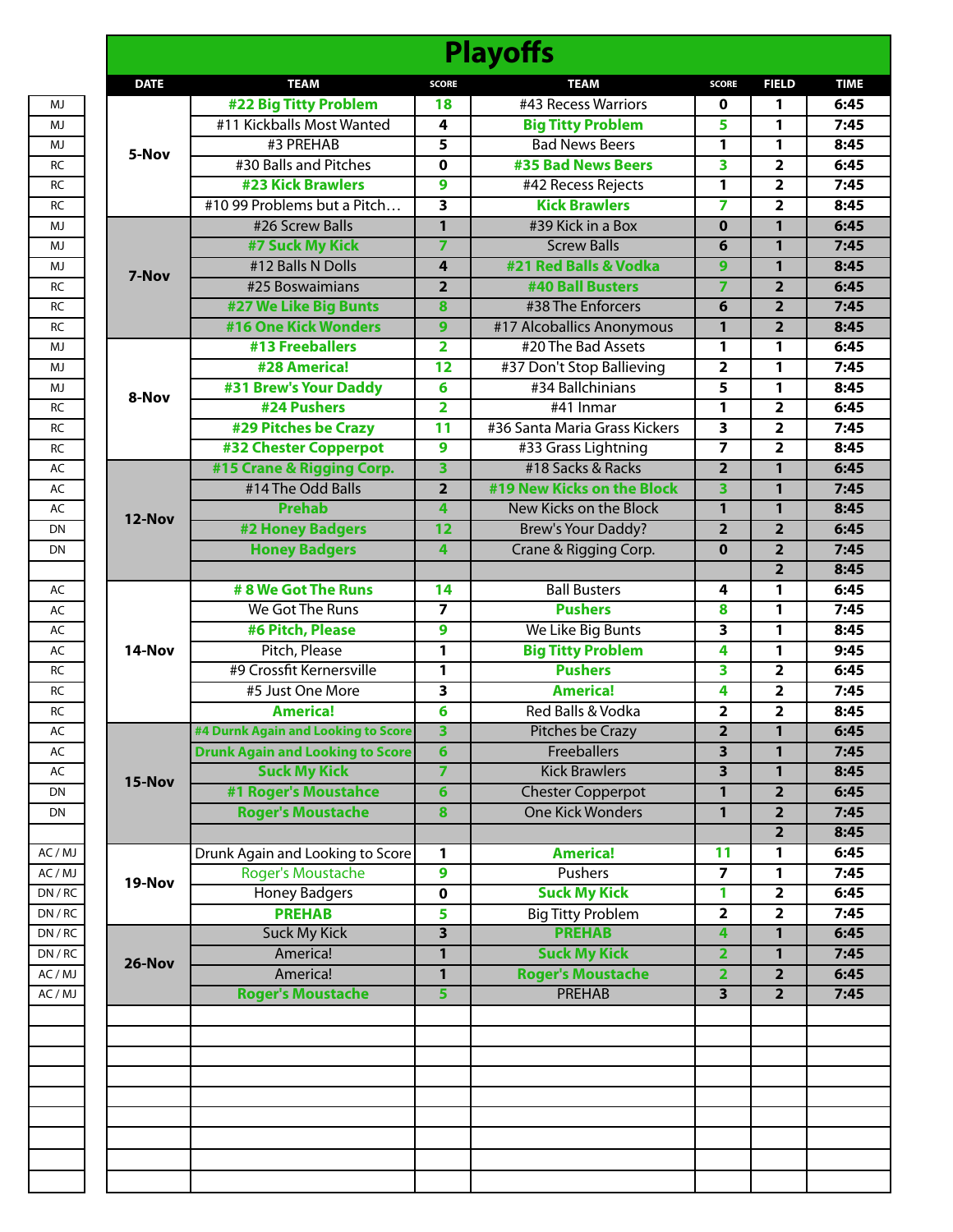| <b>Monday-Bob's Big Gas Sub &amp; Pub League</b>      |                |                                  |                |  |  |  |  |  |  |
|-------------------------------------------------------|----------------|----------------------------------|----------------|--|--|--|--|--|--|
| <b>BEER DIVISION</b>                                  |                |                                  |                |  |  |  |  |  |  |
| <b>Team</b>                                           | W              | L                                | PCT.           |  |  |  |  |  |  |
| <b>PREHAB</b>                                         | 8              | 0                                | 1.000          |  |  |  |  |  |  |
| 99 Problems but a Pitch Aint One                      | 6              | $\overline{2}$                   | 0.750          |  |  |  |  |  |  |
| <b>Kickballs Most Wanted</b>                          | 6              | $\overline{2}$                   | 0.750          |  |  |  |  |  |  |
| <b>The Bad Assets</b>                                 | 5              | 3                                | 0.625          |  |  |  |  |  |  |
| <b>Red Balls &amp; Vodka</b>                          | $\overline{4}$ | 4                                | 0.500          |  |  |  |  |  |  |
| <b>Big Titty Problems</b>                             | $\overline{4}$ | $\overline{4}$                   | 0.500          |  |  |  |  |  |  |
| <b>Bad News Beers</b>                                 | $\overline{2}$ | 6                                | 0.250          |  |  |  |  |  |  |
| Kick in a Box                                         | 1              | $\overline{7}$                   | 0.125          |  |  |  |  |  |  |
| <b>Recess Rejects</b>                                 | $\overline{0}$ | 8                                | 0.000          |  |  |  |  |  |  |
| <b>Division Winner</b>                                |                |                                  |                |  |  |  |  |  |  |
| <b>Wednesday- Old Winston Social Club League #2</b>   |                |                                  |                |  |  |  |  |  |  |
| <b>ANOTHER DIVISION</b>                               |                |                                  |                |  |  |  |  |  |  |
| <b>Team</b>                                           | W              | L                                | PCT.           |  |  |  |  |  |  |
| <b>Honey Badgers</b>                                  | 8              | 0                                | 1.000          |  |  |  |  |  |  |
| We Got The Runs                                       | $\overline{7}$ | 1                                | 0.875          |  |  |  |  |  |  |
| <b>One Kick Wonders</b>                               | $\overline{5}$ | $\overline{3}$                   | 0.625          |  |  |  |  |  |  |
| <b>New Kicks on the Block</b>                         | $\overline{5}$ | $\overline{3}$                   | 0.625          |  |  |  |  |  |  |
| <b>Kick Brawlers</b>                                  | 4              | 4                                | 0.500          |  |  |  |  |  |  |
| Santa Maria Grass Kickers                             | 1              | $\overline{7}$                   | 0.125          |  |  |  |  |  |  |
| <b>Don't Stop Ballieving</b><br><b>OTHER DIVISION</b> | 1              | 7                                | 0.125          |  |  |  |  |  |  |
| <b>Team</b>                                           | W              | L                                | PCT.           |  |  |  |  |  |  |
| <b>Pitch, Please!</b>                                 | 5              | 3                                | 0.625          |  |  |  |  |  |  |
| <b>Alcoballics Anonymous</b>                          | $\overline{5}$ | $\overline{3}$                   | 0.625          |  |  |  |  |  |  |
| Sacks & Racks                                         | 5              | $\overline{3}$                   | 0.625          |  |  |  |  |  |  |
| <b>Boswaimians</b>                                    | $\overline{4}$ | $\overline{4}$                   | 0.500          |  |  |  |  |  |  |
| We Like Big Bunts                                     | 3              | 5                                | 0.375          |  |  |  |  |  |  |
| <b>Ballchinians</b>                                   | $\overline{2}$ | $\overline{6}$                   | 0.250          |  |  |  |  |  |  |
| Inmar                                                 | 1              | 7                                | 0.125          |  |  |  |  |  |  |
| <b>Division Winner</b>                                |                |                                  |                |  |  |  |  |  |  |
| <b>JP Looneys League</b>                              |                |                                  |                |  |  |  |  |  |  |
|                                                       |                |                                  |                |  |  |  |  |  |  |
| <b>KERNERSVILLE DIVISION</b>                          |                |                                  |                |  |  |  |  |  |  |
| <b>Team</b>                                           | W              | L                                | PCT.           |  |  |  |  |  |  |
| <b>Just One More</b><br><b>Crossfit Kernersville</b>  | 6              | $\overline{2}$<br>$\overline{2}$ | 0.750          |  |  |  |  |  |  |
| <b>Balls N Dolls</b>                                  | 6<br>6         | $\overline{2}$                   | 0.750<br>0.750 |  |  |  |  |  |  |
| <b>Screw Balls</b>                                    | $\overline{4}$ | $\overline{4}$                   |                |  |  |  |  |  |  |
| <b>The Enforcers</b>                                  |                |                                  | 0.500<br>0.125 |  |  |  |  |  |  |
|                                                       | 1<br>1         | 7<br>$\overline{7}$              |                |  |  |  |  |  |  |
| <b>Ball Busters</b><br><b>Division Winner</b>         |                |                                  | 0.125          |  |  |  |  |  |  |
|                                                       |                |                                  |                |  |  |  |  |  |  |
| <b>Thursday- Old Winston Social Club League #1</b>    |                |                                  |                |  |  |  |  |  |  |
| <b>HARRINGTON DIVISION</b>                            |                |                                  |                |  |  |  |  |  |  |
| <b>Team</b>                                           | W              | L                                | PCT.           |  |  |  |  |  |  |
| <b>Drunk Again and Looking to Score</b>               | 7              |                                  | 0.875          |  |  |  |  |  |  |
| <b>The Odd Balls</b>                                  | $\overline{5}$ | $\overline{3}$                   | 0.625          |  |  |  |  |  |  |
| Crane & Rigging Corp.                                 | $\overline{5}$ | 3                                | 0.625          |  |  |  |  |  |  |
| <b>Pushers</b>                                        | $\overline{4}$ | $\overline{4}$                   | 0.500          |  |  |  |  |  |  |
| America!                                              | 3              | 5                                | 0.375          |  |  |  |  |  |  |
| <b>Chester Copperpot</b>                              | $\overline{2}$ | $\overline{6}$                   | 0.250          |  |  |  |  |  |  |
| Grass Lightning                                       | $\overline{2}$ | 6                                | 0.250          |  |  |  |  |  |  |
| <b>PESTI DIVISION</b>                                 |                |                                  |                |  |  |  |  |  |  |
| Team                                                  | W              | L                                | PCT.           |  |  |  |  |  |  |

**Roger's Moustache** 8 0 1.000<br>
Suck My Kick 7 1 0.875 Suck My Kick 7 1 0.875<br>Freeballers 6 2 0.750 Freeballers 6 2 0.750<br>Pitches be Crazy 3 5 0.375 Pitches be Crazy 3 5 Palls and Pitches 2 6 0.250<br>Brew's your Daddy? 2 6 0.250 Prew's your Daddy?<br>
Recess Warriors
2 6 0.250<br>
Recess Warriors
2 6 0.000 Recess Warriors 0 8 0.000

**Division Winner**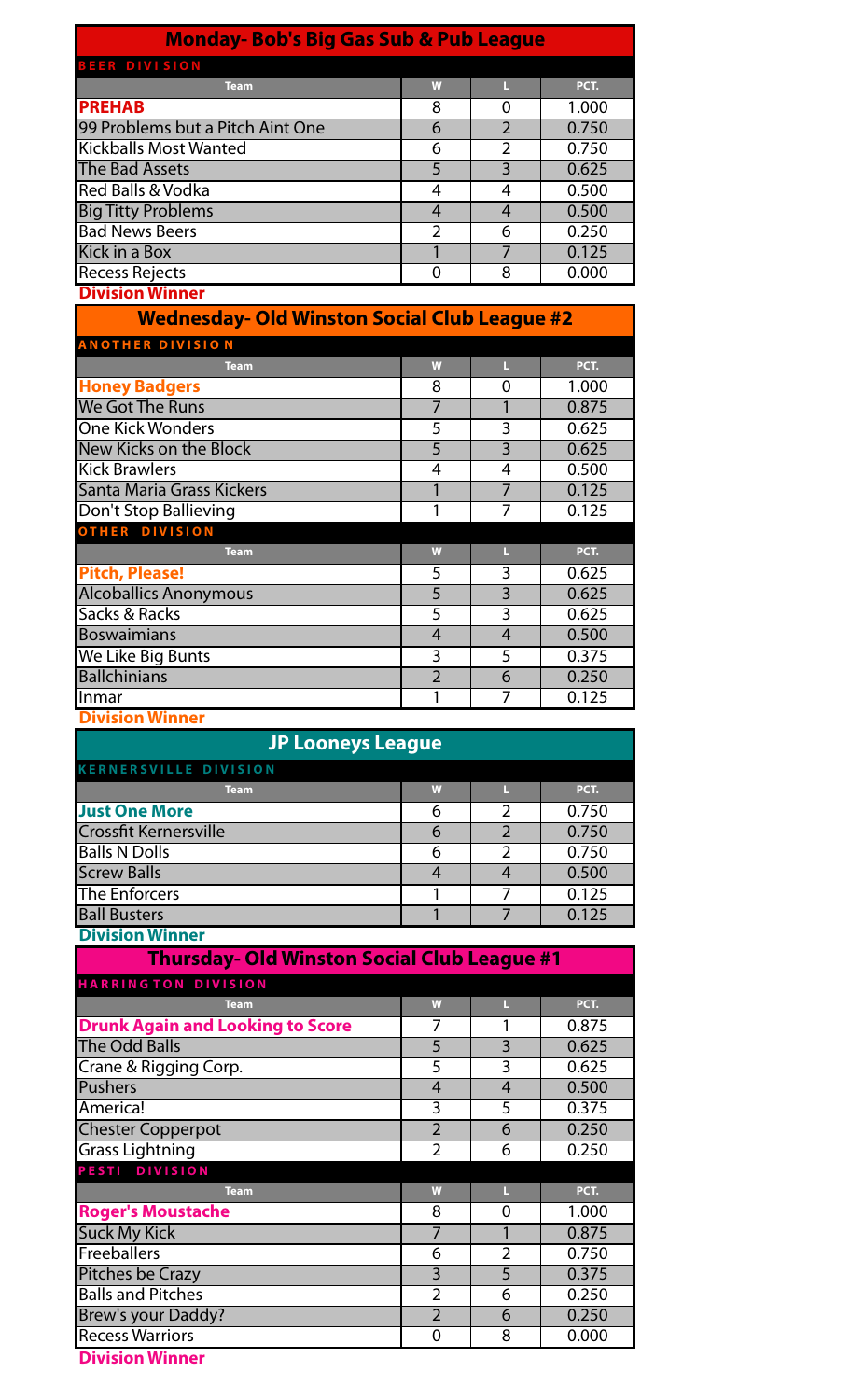## Playoff Rankings

## TOP 6 SEEDS WILL BE DIVISION WINNERS

|                         | <b>SEED</b>    |                          | <b>TEAM</b>                      | w              | L                       | PCT.  |
|-------------------------|----------------|--------------------------|----------------------------------|----------------|-------------------------|-------|
|                         | Oct. 9th       | $(+/-)$                  |                                  |                |                         |       |
| 1                       | 1              | $\overline{\phantom{0}}$ | Roger's Moustache                | 8              | $\Omega$                | 1.000 |
| 2                       | 2              | $\overline{\phantom{a}}$ | <b>Honey Badgers</b>             | 8<br>8         | 0                       | 1.000 |
| 3                       | $\overline{2}$ | $-1$                     | <b>PREHAB</b>                    |                | $\Omega$                | 1.000 |
| 4                       | 2              | $-2$                     | Drunk Again and Looking to Score |                | 1                       | 0.875 |
| 5                       | $\overline{2}$ | $-3$                     | <b>Just One More</b>             | 6              | $\overline{2}$          | 0.750 |
| 6                       | 11             | 5                        | Pitch, Please!                   | 5              | 3                       | 0.625 |
|                         |                |                          |                                  |                |                         |       |
| $\overline{\mathbf{z}}$ | 9              | $\overline{2}$           | <b>Suck My Kick</b>              | $\overline{7}$ | $\mathbf{1}$            | 0.875 |
| 8                       | 7              | $-1$                     | We Got The Runs                  | $\overline{7}$ | $\mathbf{1}$            | 0.875 |
| 9                       | 20             | 11                       | Crossfit Kernersville            | 6              | $\overline{2}$          | 0.750 |
| 10                      | 15             | 5                        | 99 Problems but a Pitch Aint One | 6              | $\overline{2}$          | 0.750 |
| 11                      | 11             | $\frac{1}{2}$            | <b>Kickballs Most Wanted</b>     | 6              | $\overline{2}$          | 0.750 |
| 12                      | 15             | 3                        | <b>Balls N Dolls</b>             | 6              | $\overline{2}$          | 0.750 |
| 13                      | 11             | $-2$                     | Freeballers                      | 6              | $\overline{2}$          | 0.750 |
| 14                      | 28             | 14                       | The Odd Balls                    | 5              | 3                       | 0.625 |
| 15                      | 20             | 5                        | Crane & Rigging Corp.            | 5              | 3                       | 0.625 |
| 16                      | 20             | $\overline{4}$           | <b>One Kick Wonders</b>          | 5              | 3                       | 0.625 |
| 17                      | 6              | $-11$                    | <b>Alcoballics Anonymous</b>     | 5              | 3                       | 0.625 |
| 18                      | 20             | $\overline{2}$           | Sacks & Racks                    | 5              | 3                       | 0.625 |
| 19                      | 17             | $-2$                     | New Kicks on the Block           | 5              | 3                       | 0.625 |
| 20                      | 20             | $\overline{a}$           | The Bad Assets                   | 5              | 3                       | 0.625 |
| 21                      | 20             | 1                        | Red Balls & Vodka                | 4              | $\overline{\mathbf{4}}$ | 0.500 |
| 22                      | 11             | $-11$                    | <b>Big Titty Problems</b>        | 4              | $\overline{4}$          | 0.500 |
| 23                      | 9              | $-14$                    | <b>Kick Brawlers</b>             | $\overline{4}$ | 4                       | 0.500 |
| 24                      | 17             | $-7$                     | Pushers                          | 4              | 4                       | 0.500 |
| 25                      | 36             | 11                       | <b>Boswaimians</b>               | 4              | 4                       | 0.500 |
| 26                      | 8              | $-18$                    | <b>Screw Balls</b>               | 4              | 4                       | 0.500 |
| 27                      | 28             | 1                        | We Like Big Bunts                | 3              | 5                       | 0.375 |
| 28                      | 28             | $\overline{\phantom{a}}$ | America!                         | 3              | 5                       | 0.375 |
| 29                      | 32             | $\overline{3}$           | Pitches be Crazy                 | 3              | 5                       | 0.375 |
| 30                      | 20             | $-10$                    | <b>Balls and Pitches</b>         | $\overline{2}$ | 6                       | 0.250 |
| 31                      | 36             | 5                        | Brew's Your Daddy?               | $\overline{2}$ | 6                       | 0.250 |
| 32                      | 32             | $\frac{1}{2}$            | <b>Chester Copperpot</b>         | $\overline{2}$ | 6                       | 0.250 |
| 33                      | 20             | $-13$                    | <b>Grass Lightning</b>           | $\overline{2}$ | 6                       | 0.250 |
| 34                      | 36             | $\overline{2}$           | <b>Ballchinians</b>              | $\overline{2}$ | 6                       | 0.250 |
| 35                      | 28             | $-7$                     | <b>Bad News Beers</b>            | $\overline{2}$ | 6                       | 0.250 |
| 36                      | 36             | $\blacksquare$           | Santa Maria Grass Kickers        | $\mathbf{1}$   | $\overline{7}$          | 0.125 |
| 37                      | 34             | $-3$                     | Don't Stop Ballieving            | 1              | $\overline{7}$          | 0.125 |
| 38                      | 36             | $-2$                     | The Enforcers                    | $\mathbf{1}$   | $\overline{7}$          | 0.125 |
| 39                      | 34             | $-5$                     | Kick in a Box                    | 1              | $\overline{7}$          | 0.125 |
| 40                      | 36             | $-4$                     | <b>Ball Busters</b>              | $\mathbf{1}$   | $\overline{7}$          | 0.125 |
| 41                      | 41             |                          | Inmar                            | 1              | $\overline{7}$          | 0.125 |
| 42                      | 41             | $-1$                     | <b>Recess Rejects</b>            | $\pmb{0}$      | 8                       | 0.000 |
| 43                      | 43             | $\overline{\phantom{a}}$ | <b>Recess Warriors</b>           | $\pmb{0}$      | 8                       | 0.000 |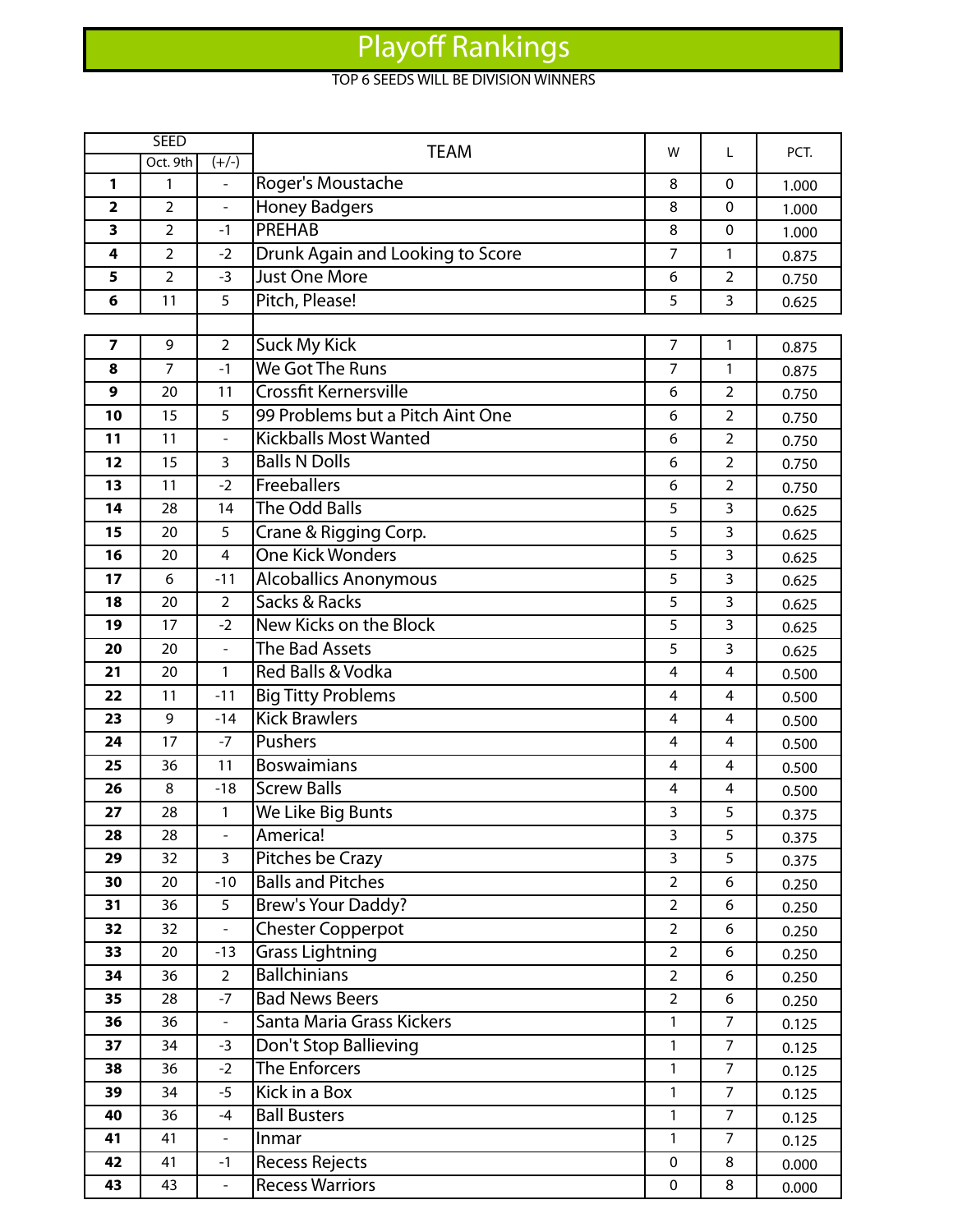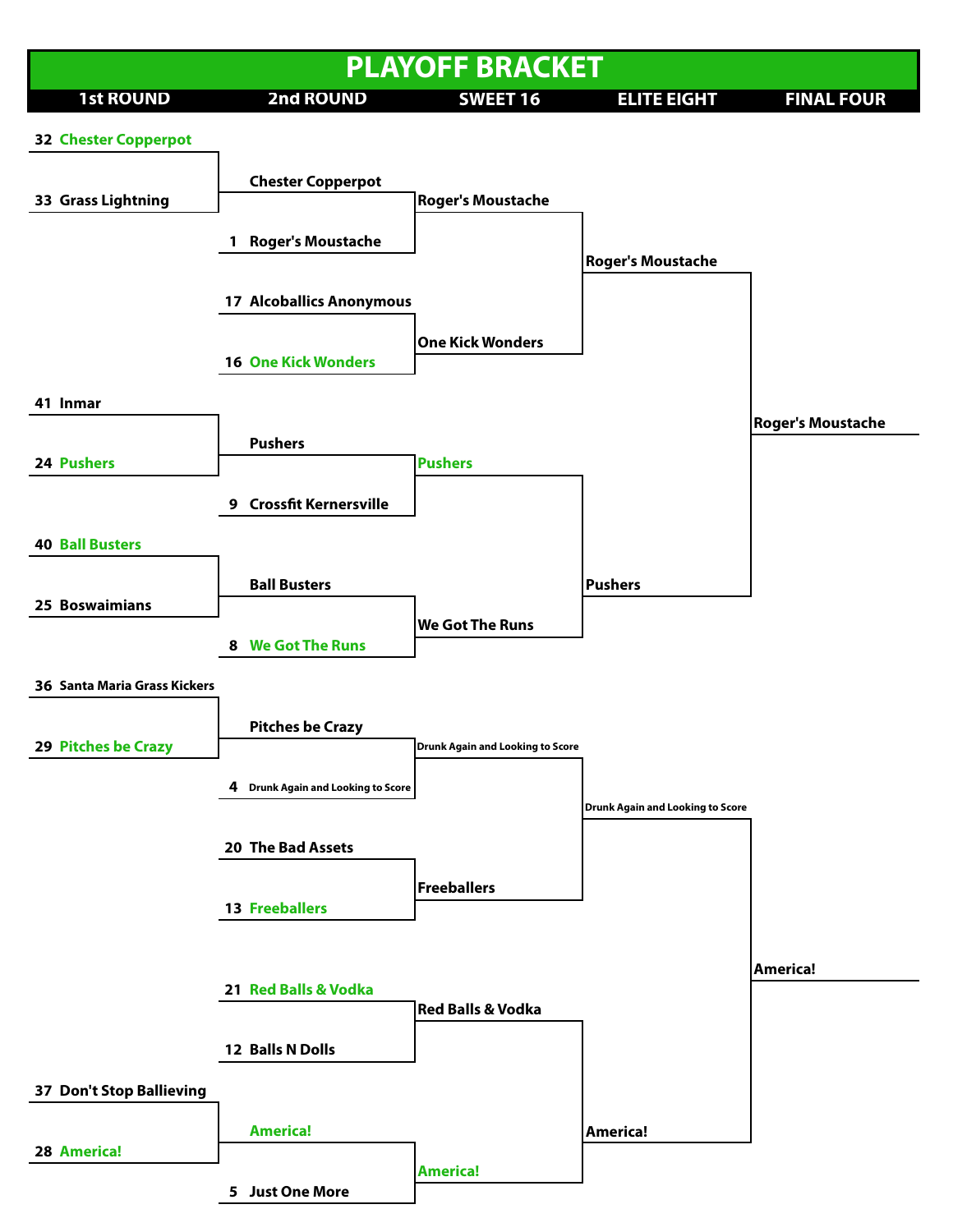